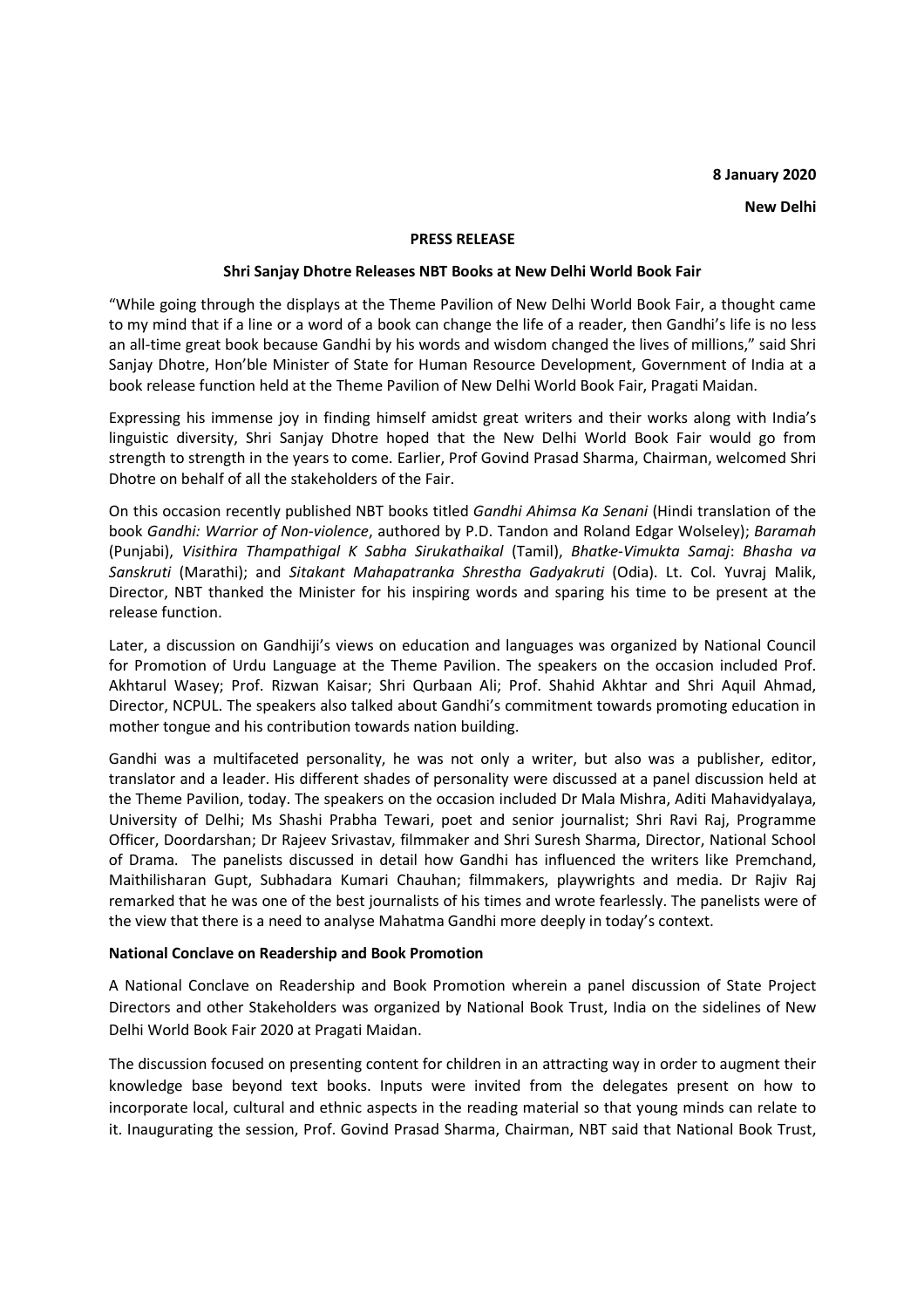India is probably among first five institutions in the world, which publishes books in 51 dialects and languages. He also informed the audience present that in the year 2019, NBT books reached about three crore young readers.

Lt. Col. Yuvraj Malik, Director, NBT said that a teacher actually is the nation builder. Speaking about NBT books for children, Ms Neera Jain, Chief Editor and Joint Director said that NBT endeavors to play an important role in nation building through its books. On this occasion, a documentary on *'Padhe Bharat, Badhe Bharat'* was also launched. The film highlighted NBT's contribution in making the *Padhe Bharat, Badhe Bharat* initiative of the Govt. of India a success.

The session was attended by 35 representatives from 20 states and Union Territories – from top North Ladakh to down South Puducherry and from far North-East Nagaland to western most point of India i.e. Gujarat. The distinguished dignitaries included Secretary School Education, UT of Ladakh Shri Saugat Biswas, IAS, State Project Director from Maharashtra Dr Ashwini Joshi, State Project Director Delhi Ms. Ranjana Deswal, State Project Director Mizoram Shri Lalmah Chhuana.

## **Children's Pavilion**

A Digital Storytelling session by noted children's authors Usha Chhabra and Rumi Malik kept the children involved and engaged at the Children's Pavilion. The session was based upon the beauty of the sevensisters or commonly known as North-east. The stories with a little touch of nature by Rumi Malik mesmerized the children. Usha Chhabra informed about role of digital images in storytelling. Later, a story based upon the life of Saikhom Mirabai Chanu was narrated to the children.

A workshop on the 'Rights of Children' by Law 24X7 was organized at the Children's Pavilion. Nikhil Pandey co-ordinated the event while Bhavana Anand gave a power point presentation. Sarika Varma, the director of Law 24x7 and Kartikey Shukla, a children's rights activist were also present on the occasion. The children carefully listened to the speakers as they talked about interesting and informative things from the constitution. The children were advised that they should always rely on the police if in some problem.

A creative writing workshop was also organized by Happy Horizons Trust at the Pavilion. The children were asked to write a letter to or on Bapu. The children wrote how Mahatma Gandhi paved ways for Swacch Bharat Abhiyaan; whereas some wrote about how they wished he would be alive today. The children worked in groups and wrote to him or on relevance of his values in today's time. Few of them drew his illustrations, posters to express their love for him, it was also displayed at the walls of the hall. Another competition was organized for children at Children's Pavilion. They had to write a letter to someone dear, who might be their friend, mother, father or any loved one. The event was organised by Nav Prabhat Jan Seva Sansthan, and co-ordinated by Shri Rajkumar Dubey, the secretary of the organizing committee. The host assured the letters be posted to the designated person, on behalf of the kids. The speakers on the occasion were Dr. Amarnath Amar, former Doordarshan; Gyanendra Rawat, Sr. Journalist and Environmentalist; and Ranveer Singh, Principal, Brahm Shakti School, Sonipat.

A panel discussion on Mahatma Gandhi's Writings was organised by DSBPA at the Children's Pavilion. Moderated by Shri Shekhar Sarkar, the panellists on the occasion included Shri Deepak Vohra, IFS; Shri Abid Surti, noted cartoonist; Dr Gopichandran, and Shri Manas Ranjan Mahapatra, Editor, NBT. Shri Abid Surti shared how Gandhiji is relatively close to his family, and about his initiative of water conservation. Dr. Gopichandran described how books should be written about moments of inspiration. While interacting with the students, Shri Deepak Vohra shed some light upon mobile addiction syndrome, and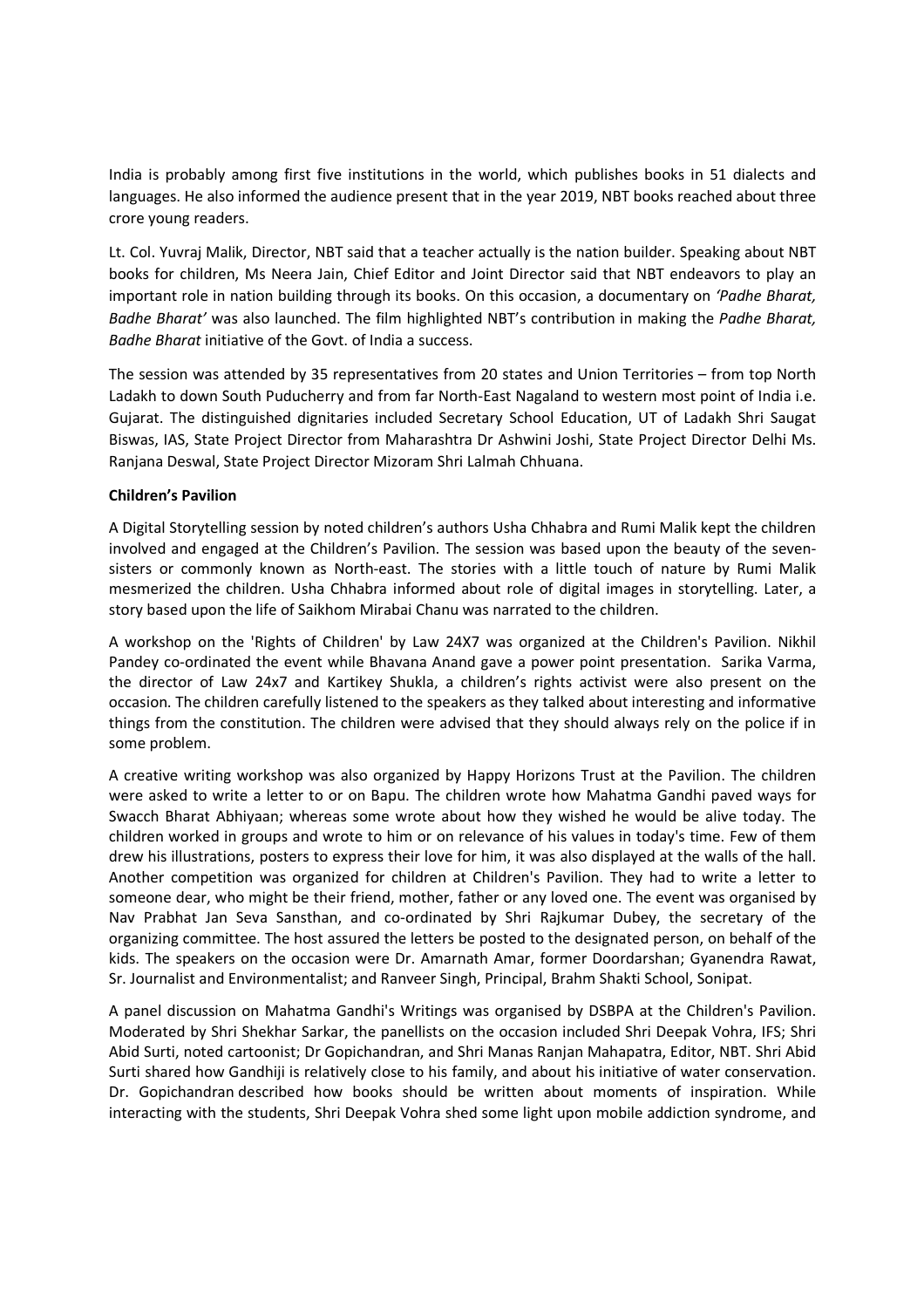how the body responds to it. He also shared an excerpt from Mahabharata. Graphics and photographs of Mahatma Gandhi were also shown during the discussion.

## **Seminar Hall**

A poetry session was organised by Indian Society of Authors at the Seminar Hall. Moderated by Shri Anil Verma, the other speakers on the occasion included Dr Mukta, Dr Harish Arora, Shri Laxmi Shankar Bajpai, Dr Vivek Gautam, Ms Sushma Bhandari and Ms Veena Raghav. Shri Anil Verma shed light on the importance of poetry, especially Hindi Poetry, and how it has plummeted to a great depth in our society. This session aimed at highlighting the beauty of Hindi literature and poetry amongst the audience. Dr. Vivek Gautam remarked that Indian Society of Authors in collaboration with National Book Trust, India hope to bring change in the perspective of people about Hindi literature by conducting events like these at various places in India. During the session, Ms Sushma Bhandari enlightened the occasion by singing beautiful Hindi poems, whole Ms Veena Raghav presented some unheard and beautiful couplets.

## **Authors' Corner**

"The teachings and thoughts of Swami Vivekananda are immortal", said Dr. Ravi Prakash Tekchandani during a book discussion held at the Author's Corner at Hall no. 8. The session was organized by National Book Trust, India and Bhartiya Shiksha Mandal. The speakers on the occasion included Shri Mukul Kanitkar and Shri Anoop A.J., authors of the book; Prof. Sachidanand Joshi and Shri Shekhar Sain, Chairman, Sangeet Natak Academy. Prof. Govind Prasad Sharma, Chairman, NBT was also present on the occasion. While introducing the book "Essential Vivekananda", Shri Anoop described how Swami Vivekananda has got love and respect, not only from the people of our country, but from people all over the world. He is of the view that at a very young age, Swami Vivekananda was able to bring the change and evolution in our country with his thoughts and teachings.

The cover of forthcoming novel *Kala Naag,* by Surendra Mohan Pathak, well-known author was released at a function held at Lekhak Manch. The release was followed by an interactive session with the author. The session was coordinated by Prabhat Ranjan. The programme was organized by Hind Pocket Books. Later, a book release function was organized by Yash Publications at Lekhak Manch. On this occasion, two books titled *Mere Samay ka Bharat* by Prof. Baldeo Bhai Sharma and *Sakshi hai Samay*, authored by Rajeev Ranjan were released.

In addition, a discussion on 'Untold history of our Country and how our ancestors defended against invaders' was organized at the Author's Corner, Hall No. 8. Shri Ankur Pathak, Shri Sankrant Sanu and Ms Manoshi Sinha Rawal were the speakers on the occasion. The programme was organized by Garuda Prakashan.

#### **International Events Corner**

A Conference on *Sino-India Publishing* followed by the launch of 20 books, translated from Chinese to Hindi, Tamil, Urdu and English was held at the International Events Corner in the august presence of Prof. Govind Prasad Sharma, Chairman, National Book Trust, India. The programme was organised by Royal Collins Publishing Group Inc., China. Prof. Govind Prasad Sharma recounted the fact of India and China being the two oldest civilizations of the history and the serendipity of the two to be neighbours has strengthened their relations over the years. Prof. Baldeo Bhai Sharma, Dept. of Mass Communication, Central University of Dharamshala, Himachal Pradesh and also former Chairman of NBT, briefly described the history of India and China. According to him, "Literature is not just about written words but it actually connects the sentiments of human beings of different societies." Mr. Zhang Jianxin, Chinese Culture Counsellor, who spoke in Hindi and English talked about Indo-China cultural exchanges. He further added that he used to study Indian books and still reads and expressed that it is